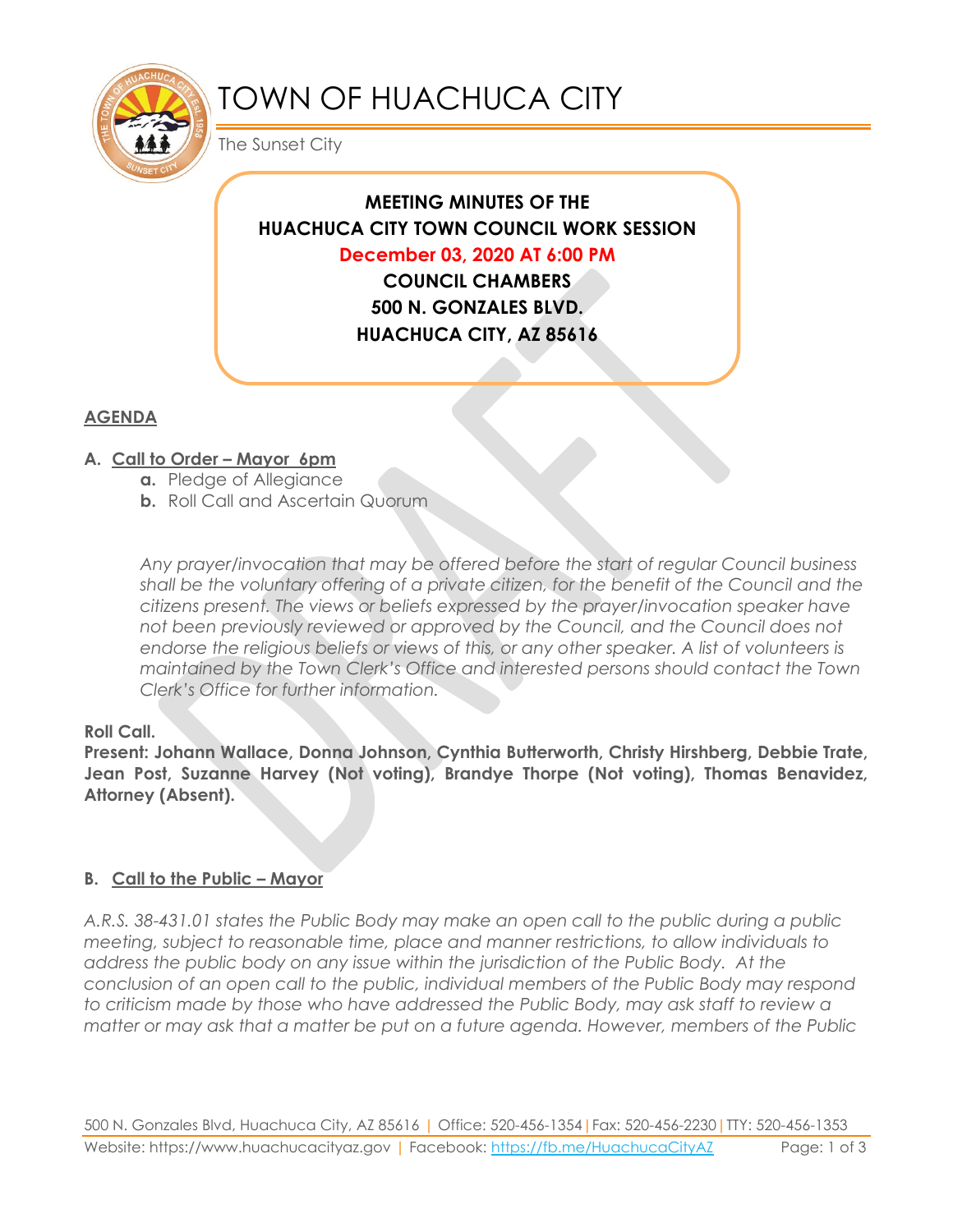*Body shall not discuss or take legal action on matters raised during an open call to the public unless the matters are properly noticed for discussion and legal action.*

## **C. New Business Before Council - Mayor**

*Public comment will be taken at the beginning of each agenda item, after the subject has been announced by the Mayor and explained by staff. Any citizen, who wishes, may speak one time for five minutes on each agenda item before or after Council discussion. Questions from Council Members, however, may be directed to staff or a member of the public through the Mayor at any time.* 

**C.1 Discussion only [Jay Howe]:** Director Howe will provide new information regarding the landfill expansion project and requirements that will need to be met to pursue the expansion.

#### **Motion: Item C.1, Action: Open for Discussion and/or Action, Moved by Johann Wallace, Seconded by Donna Johnson.**

Director Howe provides information regarding the application that was submitted to ADEQ: ADEQ rejected the application because the information provided to them was from 2016 and is now outdated. They require that we re-submit the application with new engineering permit level drawings, topo survey with elevations, current operation information and volume calculations to be considered for the permit. Unfortunately, since we didn't move forward sooner, the costs are inflated in order to redo the engineering. \$85,000.00 is a firm price from Hugh Walker Enterprises. He is also going to provide the fly-over for just under \$5,000.00. Another bid was obtained from SJ Anderson Company and the cost of the fly-over was around \$7,000.00. We paid \$1,500.00 on the original application submittal, that money is still there and available. ADEQ has that as a down payment for the technical and administrative review process. There will be additional fees to get it through the review process with them. The total that we need to move this forward is \$97,000.00.

Director Howe explains that this money is available in his budget and advises that it will have to be taken from different line items but will not put him over budget.

Mayor Pro Tem Johnson: The money for the closure is not being touched, correct? Mayor Wallace: No, we can't touch that money. I'm upset that the Town spent almost \$200,000.00 in 2016 and just sat on it. If you are looking at your budget based off the projections of expenditures over revenues and the money is there then good. My only ask is that if Council decides to approve it at the next meeting, that the charge actually goes against that one line item instead of splitting it up between the three line items so that an accurate accounting of where the money was spent is provided. I want there to be a true representation of where the money was spent.

Councilmember Post: When we are discussing revenue, is that actually money that is coming in or just money that we are owed?

Mayor Wallace: We are now actually sending people bills and getting paid. There was a pause in billing for landfill, water and sewer because of COVID. We lifted that restriction and people are getting billed and we are getting paid.